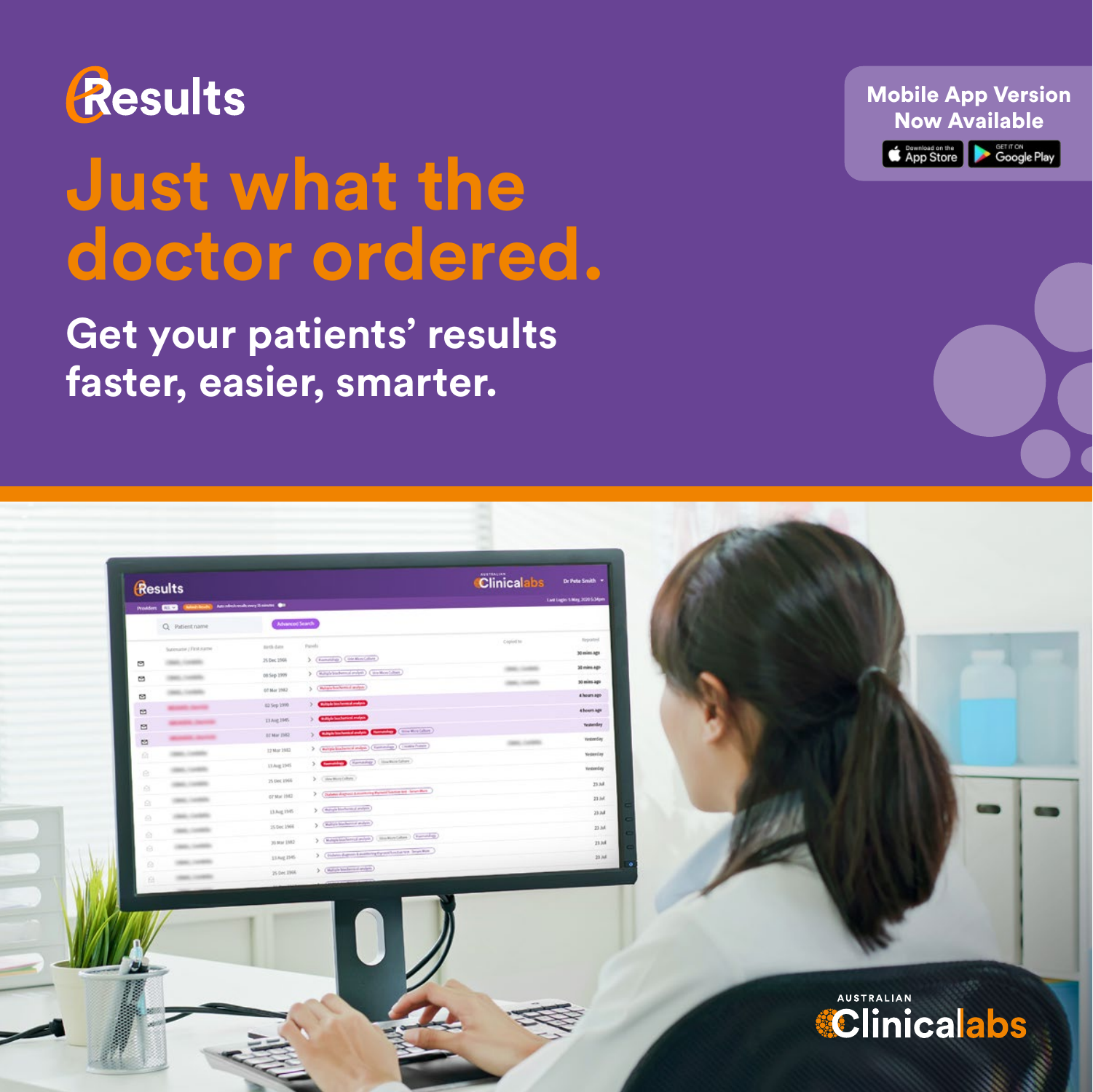- A simple, intuitive design that highlights recent and unread patient results
- A faster, smoother process to view all results from each patient episode
- A smarter search for patients and tests
- Responsiveness to all screen sizes
- Intuitive, cumulative view that shows complete patients' history
- Ability to filter your patients' results by provider or ward
- Advanced downloading and printing options, including Print Compressed Report feature
- Preview mode option allowing you to quickly preview results from home screen
- Automatic refresh of patient results



New and improved home screen<br> **Advanced search feature** 



### We're simplifying the way you access patients' results.

**As leaders in medical technology, Australian Clinical Labs are always looking for ways to make the pathology process quicker and our results easier to access. Created by doctors, for doctors, Clinical Labs has developed a simple, smart and customisable eResults platform, now featuring a mobile app version that you can download for your iOS or Android device.**

> Please note: If you still are using the legacy app, please upgrade to the new version following the instructions above. The legacy mobile app will no longer be updated

**Episode view – displays all results for a patient episode with a single mouse click or finger tap Cumulative view – displays all history for a specific test in a single view**

### All you need to do is visit the new URL. Now, that is a result.

If you're already registered with eResults, the new eResults is ready for you to use now.

1. Simply go to: **results.clinicallabs.com.au**

2. Enter your existing login details.

3. Get your patients' results faster, easier, smarter.

If not already registered, it's quick to do so at **www.clinicallabs.com.au/register/eHealth/**

> **Tip for Smart Device users:** Select 'Add to Home Screen' option from your internet browser for quick future access to eResults.

This new application will save health professionals valuable time when accessing patient results because of the following features:

## Mobile App version now available!

Clinical Labs are pleased to announce a new and improved eResults Mobile App. This easy-to-use and intuitive app is the easiest way to access results quickly and reliably, and is perfect if you require fast results on your device.

The eResults app is available to download now for Android and iOS devices. Simply search for 'Australian Clinical Laboratories' in Google Play or the App Store, download and install the app for free.

You can still use your existing username and password.

Clinicalak

*<u>Separate Mountain</u>* 

**Clinton's fund to** 

*<u>September Montrea</u>* 

> (Hamming) Couties

Condition Protein ) (Eliza Micro Culture

Any questions, please call us on



**1300 669 961** (or **1300 367 674** for WA) and we'll talk you through it or arrange a visit.

#### **Bonus features for Mobile App users:**

- Supports biometrics for quick login
- Pull down to refresh results